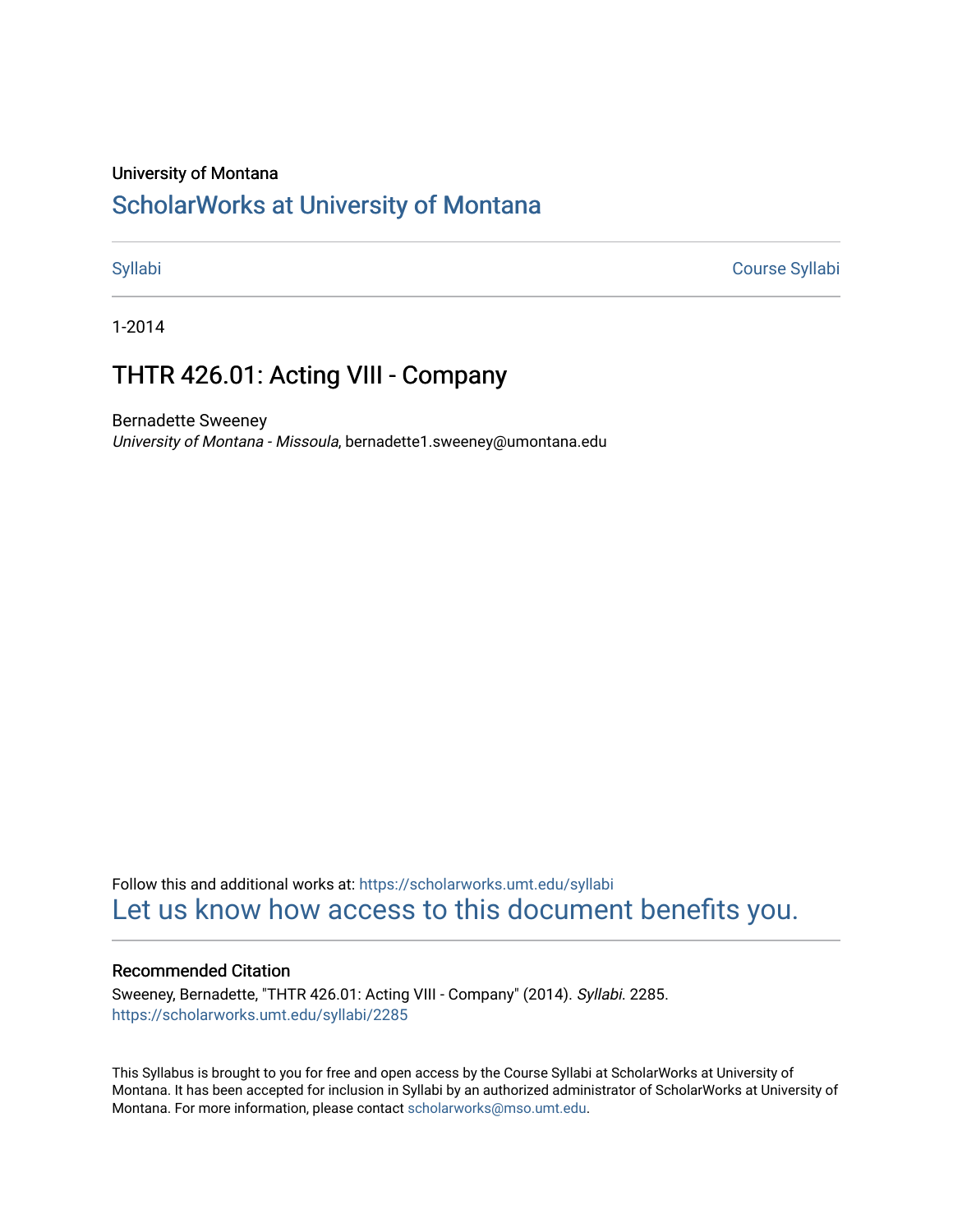## **Acting VIII - THTR 426.01 3 Credits, SPRING 2013**

| Instructor:          | <b>DR. BERNADETTE SWEENEY</b>                |
|----------------------|----------------------------------------------|
| Class times:         | <b>MW 2.10-4pm</b>                           |
| Space:               | <b>Schreiber 124</b>                         |
| Email:               | Bernadette.sweeney@mso.umt.edu               |
| Office:              | <b>McGill 212c</b>                           |
| <b>Office Hours:</b> | Tues Thursday 11.00-12.30 and by appointment |

## **Aim**

This course will use elements of alternative theatre and actor training methods to interrogate a contemporary text.

We will work with the later physical work of Stanislavski as a beginning, and go on to consider Michael Chekhov's Psychological Gesture, Grotowski's Poor Theatre, Lecoq, Barba, Bogart, Roy Hart voice and body work and other techniques to expand the actor's range of training techniques, and approaches to text.

We will then work towards a studio staging of selected scenes of our chosen text using chosen strategies from the methodologies studied.

## **Outcomes**

In this setting you will achieve:

- A demonstrated knowledge of the techniques covered by the course
- A demonstrated knowledge of alternative approaches to a canonical text
- A fuller understanding of the potentials of these techniques in the theatre and in actor training
- A fuller experience of the group as a performance ensemble
- A extension to your range of performance articulation and documentation

## **Evaluation**

60% for class attendance, performance practice, participation, effort, attitude, and respect

40% for end of semester performance work and **5 page written reflection.**

## **Texts**

*Actor Training* edited by Alison Hodge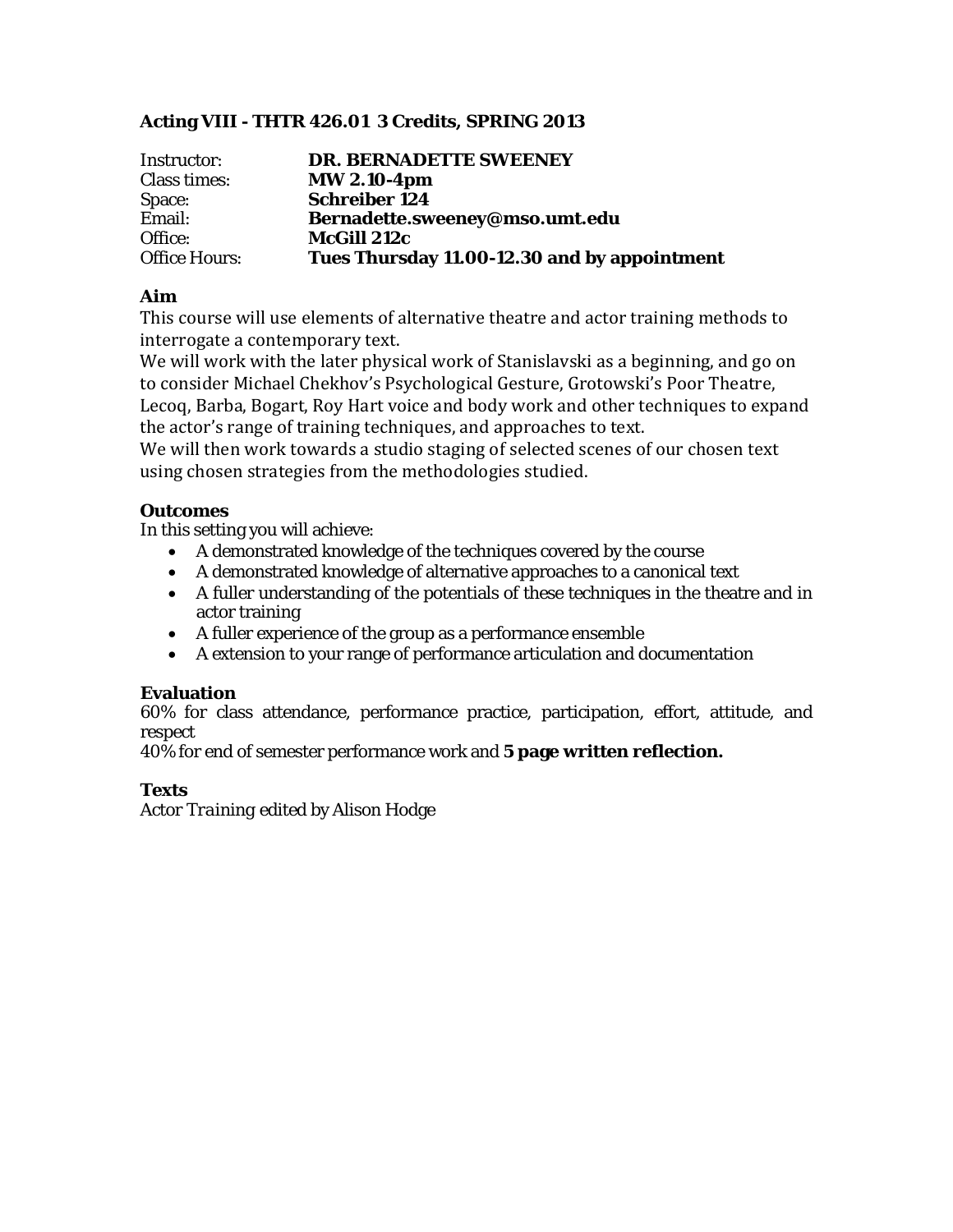*Syllabus:* (always subject to change)<sup>[1](#page-2-0)</sup>

| Weeks 1 |  | introduction, choosing texts |
|---------|--|------------------------------|
|---------|--|------------------------------|

Weeks 2-3 late Stanislavski and Meyerhold [text work ongoing]

- Weeks 4-5 Michael Chekhov [text work ongoing]
- Weeks 6-7 Brecht [text work ongoing]
- Weeks 8-9 Jerzy Grotowski [text work ongoing]

Week 10 Spring Break

- Weeks 11-12 Jacques Lecoq and Eugenio Barba [text work ongoing]
- Weeks 13-14 Anne Bogart and Roy Hart/Pan Theatre [text work ongoing]

Week 15/Exam week showing of text work and techniques

## **(Final examination times are posted on the Registrar's website at the following**

**link: [http://www.umt.edu/registrar/students/finalsweek2/default.aspx.](http://www.umt.edu/registrar/students/finalsweek2/default.aspx) Final exams MUST be held at this time)**

#### **Procedure/Policy**

You are expected to abide by the following School of Theatre & Dance regulations. Eating, drinking, or gum chewing during the class are not permitted. Please let me know in writing if you have a medical exception to this policy. Water in a capped container is acceptable. Absolutely no weapons, real or fake, are allowed in the classroom. Late work is not accepted; this includes late or unprepared performances. Students are encouraged to wear appropriate movement attire to class. There is inherent risk involved in many Theatre & Dance classes, as they are very physical in nature. Please proceed through class, shop time, or rehearsal with caution. Always be mindful of your personal safety and the safety of others. Students participating in class/shop/rehearsal/performance do so at their own risk.

#### **Attendance and Promptness**

Acting is participatory: there is no way to learn without doing, no adequate substitute for a missing partner, and no way to "make up" a missed experience. School policies will be strictly enforced. Only documented absences will be excused. No student may miss more than one week of class. For every subsequent absence, the grade will be lowered a full letter grade.

Furthermore, besides adversely affecting your own learning, arriving late for class disrupts the learning process of your fellow students. Therefore, tardiness in excess of 10

<span id="page-2-0"></span>**1 Please refer to the current schedule for relevant dates with regard to adding, dropping, and withdrawing. Please make contact with a colleague or two to find out what has been assigned if you miss class.**